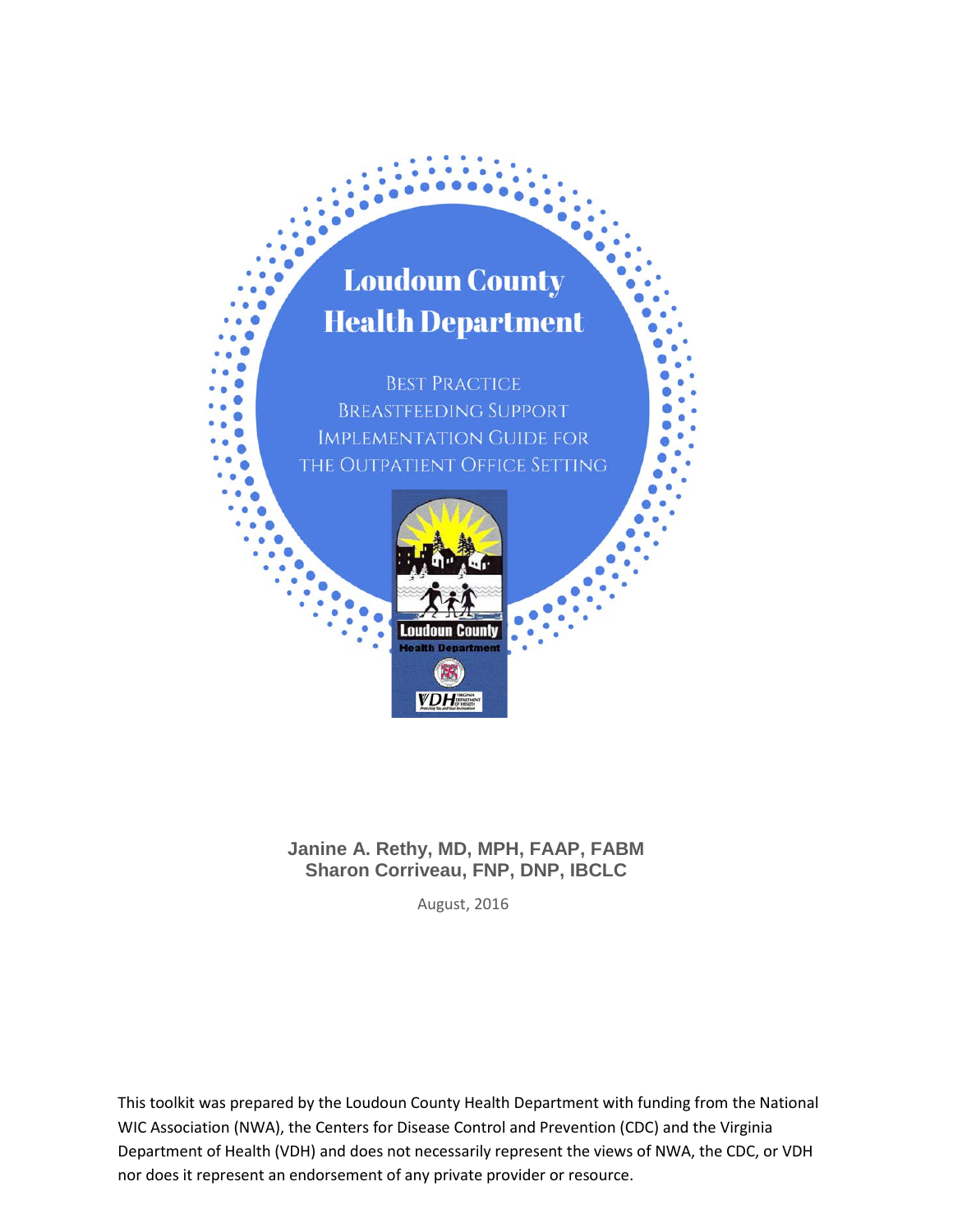## **TABLE OF CONTENTS**

| A. THE IMPORTANCE OF BREASTFEEDING FOR PRIMARY CARE  2                                                            |    |
|-------------------------------------------------------------------------------------------------------------------|----|
| 1. BREASTFEEDING INITIATION AND DURATION RATES 2                                                                  |    |
| 2. HEALTH OUTCOMES ASSOCIATED WITH NOT BREASTFEEDING 2                                                            |    |
|                                                                                                                   |    |
|                                                                                                                   |    |
|                                                                                                                   |    |
|                                                                                                                   |    |
| 4. ACADEMY OF BREASTFEEDING MEDICINE CLINICAL PROTOCOL #14  4                                                     |    |
| <b>II. INTEGRATING BREASTFEEDING SERVICES INTO PRACTICE </b> 5                                                    |    |
| <b>PATHWAY A. THE MEDICAL PROVIDER WITH LIMITED OR NO LACTATION</b>                                               |    |
|                                                                                                                   |    |
| PATHWAY B. THE MEDICAL PROVIDER PAIRED WITH AN INTERNATIONAL                                                      |    |
|                                                                                                                   |    |
|                                                                                                                   |    |
| PATHWAY C. THE MEDICAL PROVIDER WHO IS AN IBCLC, OR WOULD                                                         | 10 |
| <b>III. APPENDICES</b>                                                                                            |    |
| A. ABM BREASTFEEDING FRIENDLY OFFICE STEP-BY-STEP 11<br>B. BILLING FOR PRIMARY CARE-BASED BREASTFEEDING SUPPORT13 |    |
| D. LOUDOUN BREASTFEEDING COALITION RESOURCE LIST 15                                                               |    |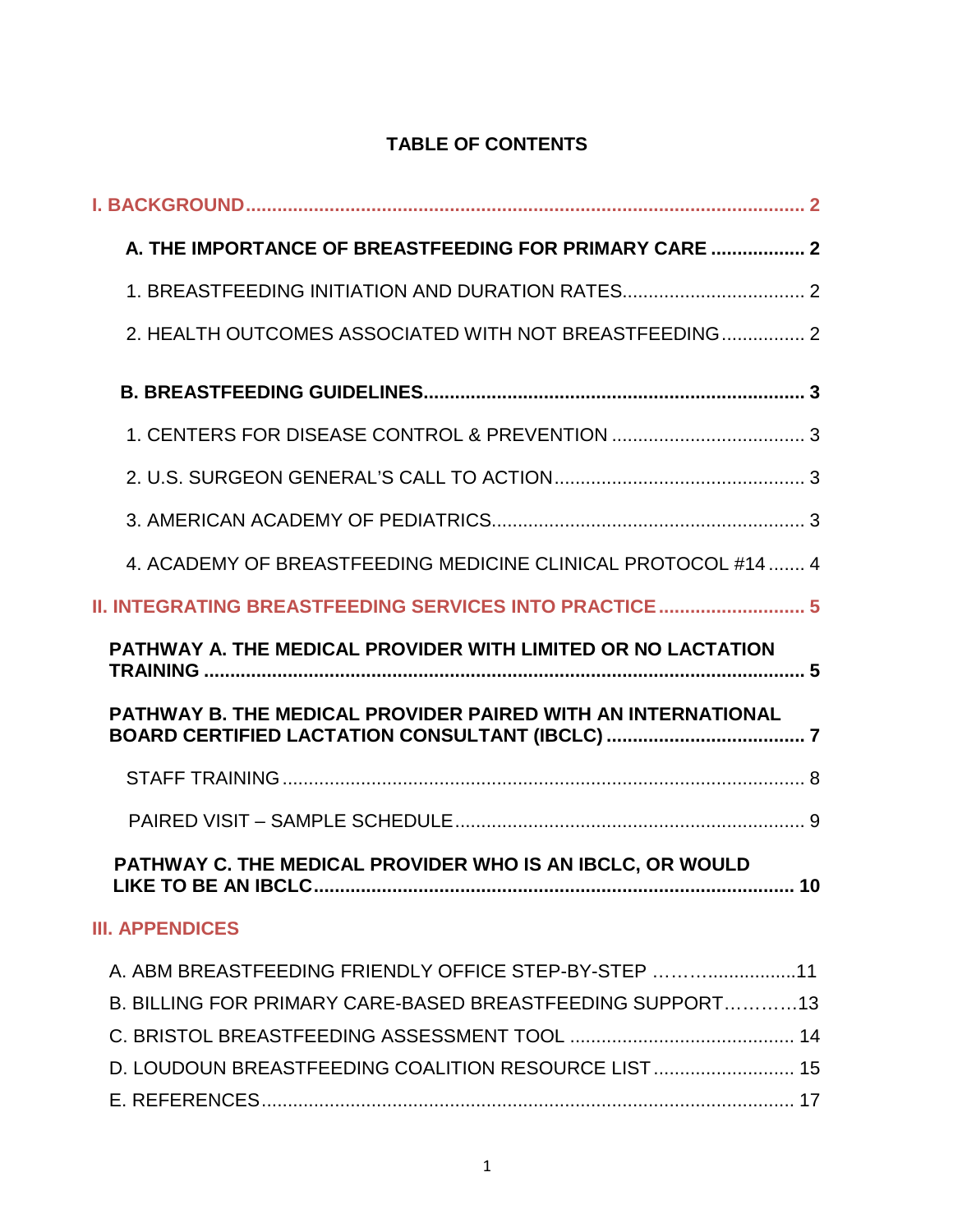### **I. BACKGROUND: Healthy Babies, Healthy Children, Healthy Families**

### **A. THE IMPORTANCE OF BREASTFEEDING FOR PRIMARY CARE**

### **1. BREASTFEEDING INITIATION AND DURATION RATES<sup>1</sup>**

The Centers for Disease Control & Prevention (CDC) 2014 Breastfeeding Report Card indicates that while breastfeeding initiation rates are quite high, duration rates at 3 and 6 months drop off significantly.



### **2. HEALTH OUTCOMES ASSOCIATED WITH NOT BREASTFEEDING2-9**

According to the U.S. Department of Health and Human Services, the risks associated with not providing breast milk are numerous. Research suggests that breastfed babies have lower risks - often dose dependent - of asthma, childhood leukemia, childhood obesity, ear infections, atopic dermatitis, diarrhea and vomiting, lower respiratory infections, sudden infant death syndrome (SIDS) and type 2 diabetes. Breastfeeding also helps mothers' health with lower risk of type 2 diabetes, and breast and ovarian cancer.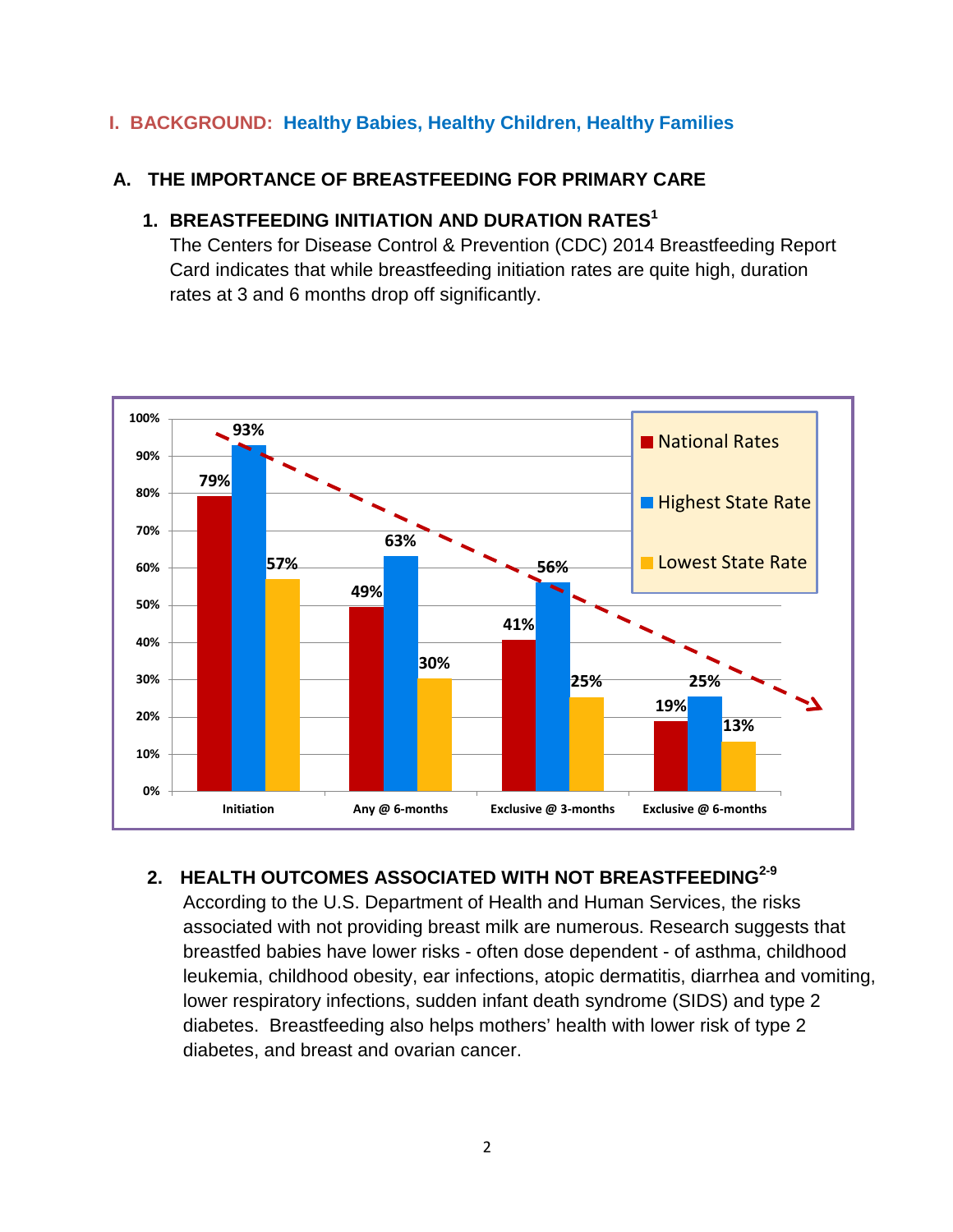### **B. BREASTFEEDING GUIDELINES AND POLICIES FOR PRIMARY CARE PROVIDERS**

## **1. CENTERS FOR DISEASE CONTROL & PREVENTION10**

A goal of the CDC is to increase breastfeeding rates in the United States and to promote optimal breastfeeding practices. The CDC supports national breastfeeding policies and objectives aimed to increase breastfeeding rates in the United States as described in the *Surgeon General's Call to Action to Support Breastfeeding* and in *Healthy People 2020* national objectives for breastfeeding from the U.S. Department of Health and Human Services.

<http://www.cdc.gov/breastfeeding/policy/index.htm>

## **2. U.S. SURGEON GENERAL'S CALL TO ACTION11**

*The Surgeon General's Call to Action to Support Breastfeeding* (2011):

"Given the importance of breastfeeding for the health and well-being of mothers and children, it is critical that we take action across the country to support breastfeeding. Women who choose to breastfeed face numerous barriers. Only through the support of family members, communities, clinicians, health care systems, and employers will we be able to make breastfeeding become the easy choice, the default choice."

Five of the recommended actions involve primary care providers:

- Action 1. Give mothers the support they need to breastfeed their babies.
- Action 8. Develop systems to guarantee continuity of skilled support for lactation services between hospitals and health care settings in the community.
- Action 9. Provide education and training in breastfeeding for all health professionals who care for women and children.
- Action 10*.* Include basic support for breastfeeding as a standard of care for midwives, obstetricians, family physicians, nurse practitioners, and pediatricians.
- Action 11. Ensure access to services provided by International Board Certified Lactation Consultants.

<http://www.surgeongeneral.gov/library/calls/breastfeeding/>

### **3. AMERICAN ACADEMY OF PEDIATRICS (AAP)**

AAP Policy Statement Breastfeeding and the Use of Human Milk (2012)<sup>12</sup>

"Pediatricians have a critical role in their individual practices, communities, and society at large to serve as advocates and supporters of successful breastfeeding."

The role of the pediatrician is to promote breastfeeding as the norm, to become knowledgeable in the management of breastfeeding, to develop the skills for assessing adequacy of breastfeeding, and to coordinate and collaborate with the community to ensure continued breastfeeding support.

<http://pediatrics.aappublications.org/content/early/2012/02/22/peds.2011-3552>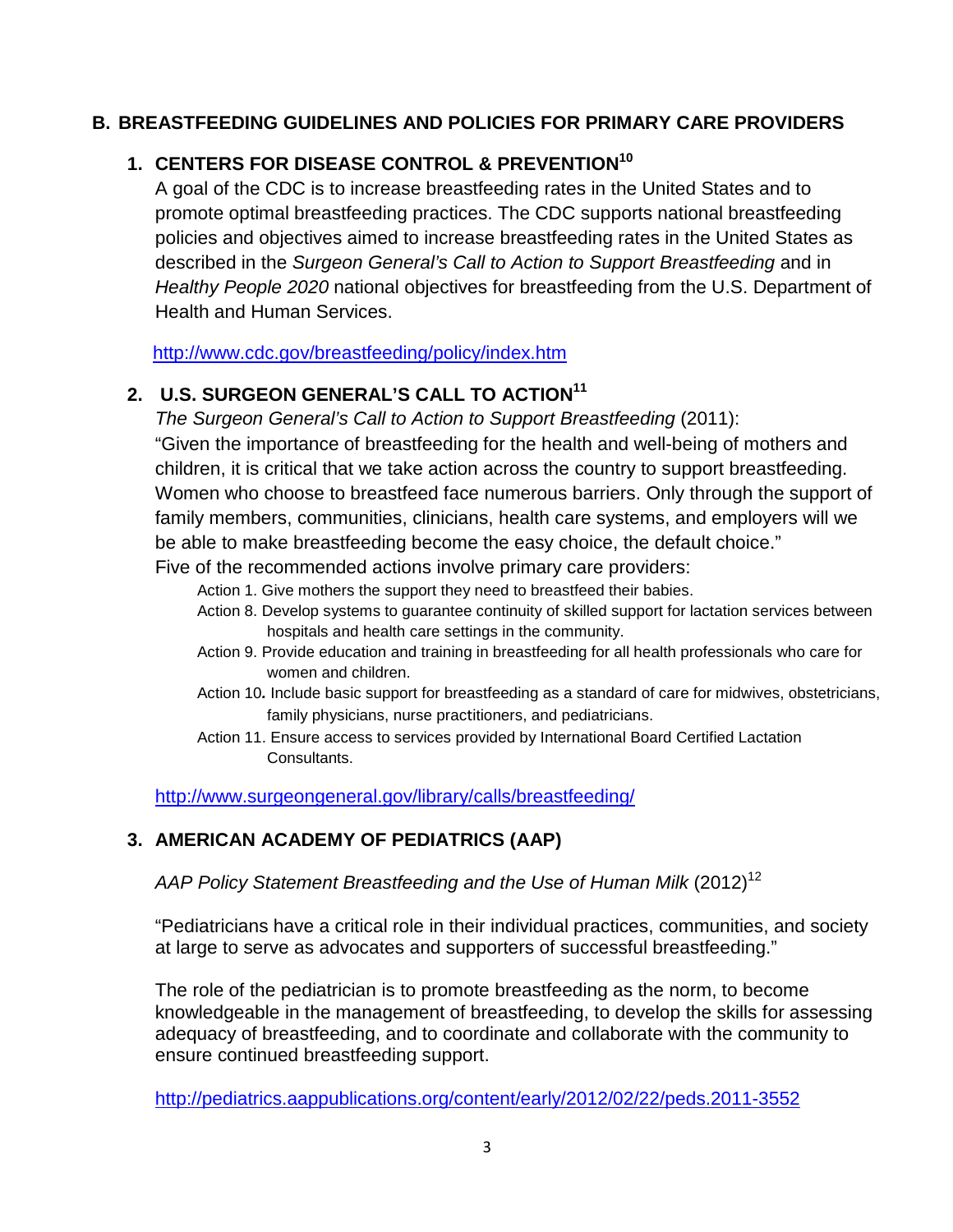### **AMERICAN ACADEMY OF PEDIATRICS (AAP) CONT…**

The first visit for all newborns should include**12,13**

- *Observation of a breastfeeding session.*
- *Gathering breastfeeding history: infant feeding, sleep and activity patterns, urine and stool output; maternal breastfeeding history, comfort and confidence.*
- *Assessment of infant weight and hydration.*
- *Assessment of the infant's ability to:*
	- *Maintain hydration*
	- *Sustain growth and activity*
	- *Increase and maintain maternal production of breast milk*
- *Examination: infant signs of dehydration, sleepiness and level of jaundice.*
- *Plan for care and follow-up.*

### **4. ACADEMY OF BREASTFEEDING MEDICINE (ABM) CLINICAL PROTOCOL #14**

*Breastfeeding Friendly Physician Office: Optimizing Care for Infants and Children* Revised 2013<sup>14</sup>

Ten steps outpatient offices can implement to improve breastfeeding support (See Appendix A).

[http://www.bfmed.org/media/files/protocols/protocol\\_14\\_revised\\_2013.pdf](http://www.bfmed.org/media/files/protocols/protocol_14_revised_2013.pdf)



Including breastfeeding services within the already established primary-care newborn visits can help increase rates of breastfeeding<sup>5</sup>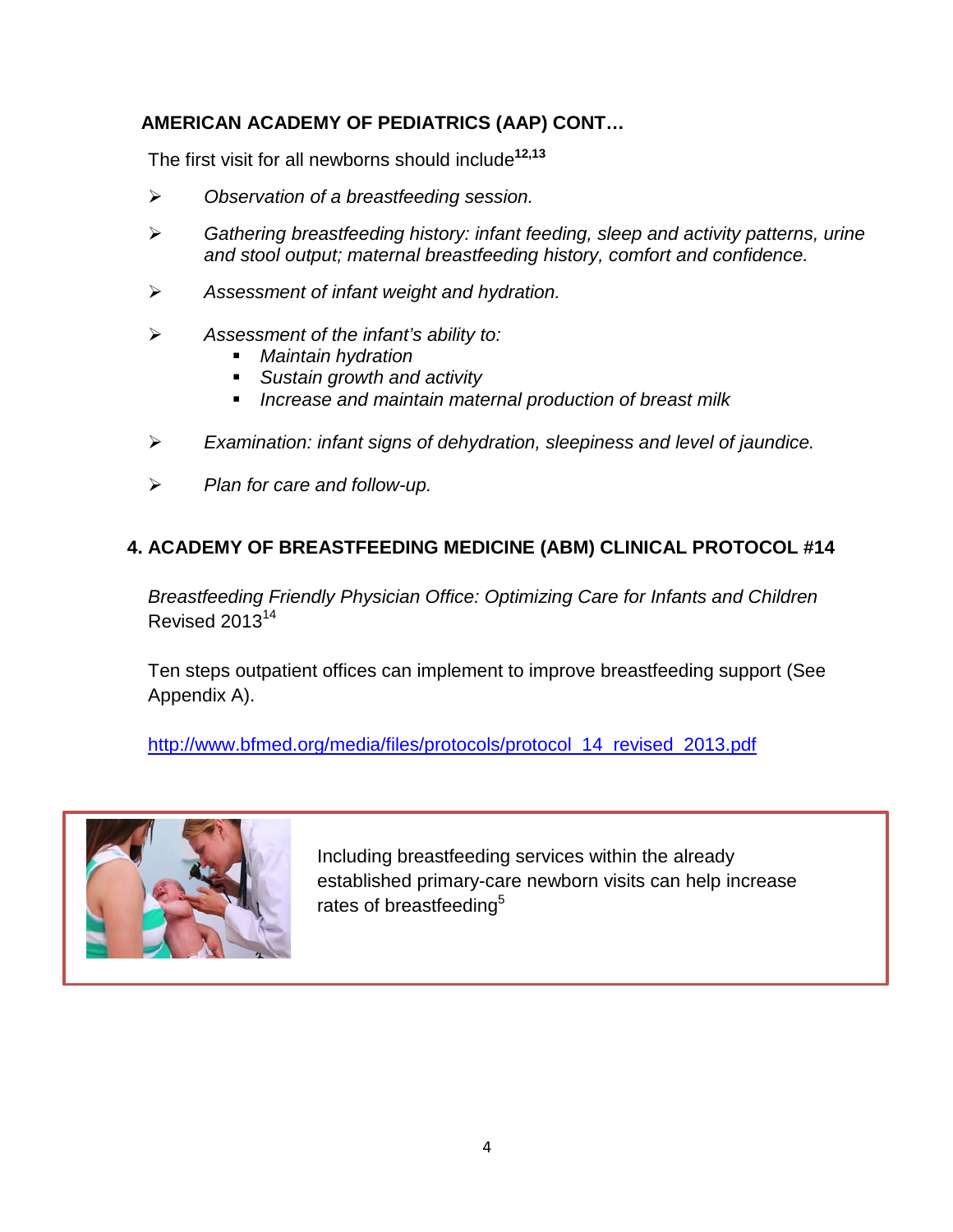### **II. INTEGRATING BREASTFEEDING SERVICES INTO PRACTICE12-16**

### **PATHWAY A: THE MEDICAL PROVIDER WITH LIMITED OR NO LACTATION TRAINING**

- **1. Complete modules in one of several available FREE, brief, basic training programs:**
	- o Wellstart's Lactation Management Self-Study Modules, Level 1. [\(http://wellstart.org\)](http://wellstart.org/) An online self-administered educational program that provides basic knowledge and can be completed in about 1-2 hours.
	- o The Breastfeeding Friendly Consortium Breastfeeding Training Program. [\(http://bfconsortium.org/pages/13\)](http://bfconsortium.org/pages/13) Self-administered program is comprehensive with each module taking about 1 hour of time. You have the option to complete one or all of the sections depending on your goals.
		- **Registration fee is \$99 but FREE for Virginia residents.**
		- The American Board of Pediatrics has approved this training for Maintenance of Certification Part 2 (10 credits) and Part 4 (25 credits) and *AMA PRA Category 1 Credits™* (maximum of 20 PI-CME)*.*

**2. Learn how to bill to insurance17:** Refer to Appendix B for a summary of the AAP guidelines for coding for primary care-based breastfeeding support services.

#### **3. AAP standard of care Initial Newborn Visit to include breastfeeding support:**

- o Schedule an appointment within 48-72 hours following hospital discharge, or sooner if you have concerns.
- o Include breastfeeding assessment as part of the first newborn office visit See following page for summary and Appendix C for complete BBAT tool.
- o Connect with your local International Board Certified Lactation Consultant (IBCLC) Services if there are concerns identified - See Appendix D: Loudoun Breastfeeding Coalition Resource Guide.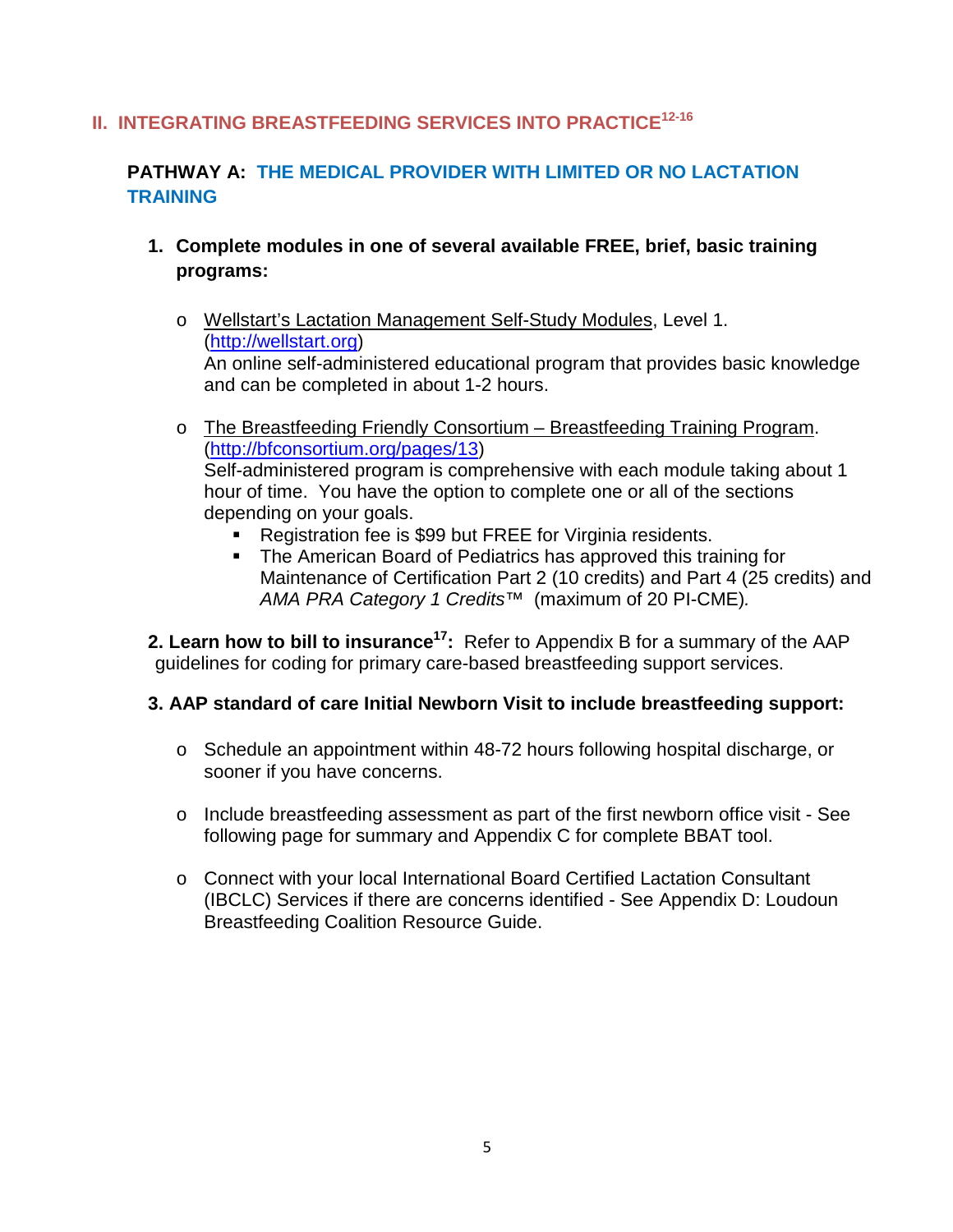#### **PATHWAY A: MEDICAL PROVIDER WITH LIMITED OR NO LACTATION TRAINING CONT…**

**Observe breastfeeding using a validated breastfeeding assessment tool such as the Bristol Breastfeeding Assessment Tool (BBAT) (see Appendix B for complete tool): 18**

**Positioning:** Is the baby well supported tucked against mom's body? Is the baby lying on his side with neck not twisted? Nose to nipple? Does mother appear confident holding her baby?

**Attachment:** Observe for positive rooting; wide open mouth. Is baby achieving good latch with good amount of breast tissue in mouth? Does baby stay attached with good latch through feeding?

**Sucking:** Is baby able to establish effective sucking pattern on both breasts (initial rapid sucks then slower sucks with pauses)? Does baby ends feeds?

**Swallowing:** Do you and the mother hear audible, regular soft swallowing, no clicking?

#### **Elicit history of breastfeeding patterns and teach normal breastfeeding patterns: 19**

#### **Milk "Coming In"**

- $\circ$  Frequent skin-to-skin helps bring the milk in and activate baby's instincts.<br>
Milk supply will increase by day 3-4.
- Milk supply will increase by day 3-4.
- o Colostrum feeding occurs during days 1-3; volume for feeds is only 5 cc.<br>
O Volume will increase over the first week to 20-30 cc per feeding.
- Volume will increase over the first week to 20-30 cc per feeding.

#### **Frequency of Feedings**

- o Baby will need to be fed on demand "watch the baby, not the clock."
- o Ensure mom knows early signs of hunger: rooting, hands to mouth, quiet alert state; "crying is a LATE sign of hunger."

#### **Duration of Feedings**

- o Feedings may last 5 to 20 minutes per side.<br>
o Cluster feeding is normal with baby wanting
- Cluster feeding is normal with baby wanting to feed every 1-2 hours, especially in early evening time-frame.

#### **Transfer**

- o Audible swallowing is a sign of good transfer of milk.<br>
o Stools changing from meconium to seedy.
- Stools changing from meconium to seedy.

#### **Assess if establishment of breast milk supply may be threatened: 19**

- o Mother did not have breast changes during pregnancy usually increase a cup size.
- o Mother does not have leaking of milk or feelings of fullness at day 4.<br>
o Mother has increased or persistently sore nipples.
- o Mother has increased or persistently sore nipples.<br>
o Mother having difficulty with latching baby or require
- Mother having difficulty with latching baby or requiring use of a nipple shield.
- o No audible swallowing (or can't tell).<br>
o Feeds last >45 minutes.
- o Feeds last >45 minutes.<br>
o Mother feeling overwheln
- Mother feeling overwhelmed, discouraged, or anxious.
- o Mother not reaching breastfeeding goals.<br>
o Baby not satisfied after feeding; still rootin
- o Baby not satisfied after feeding; still rooting and showing signs of hunger.<br>
o Mother has history of endocrine disorders, breast surgery, stressful labor,
- Mother has history of endocrine disorders, breast surgery, stressful labor, severe blood loss, separation from infant in hospital.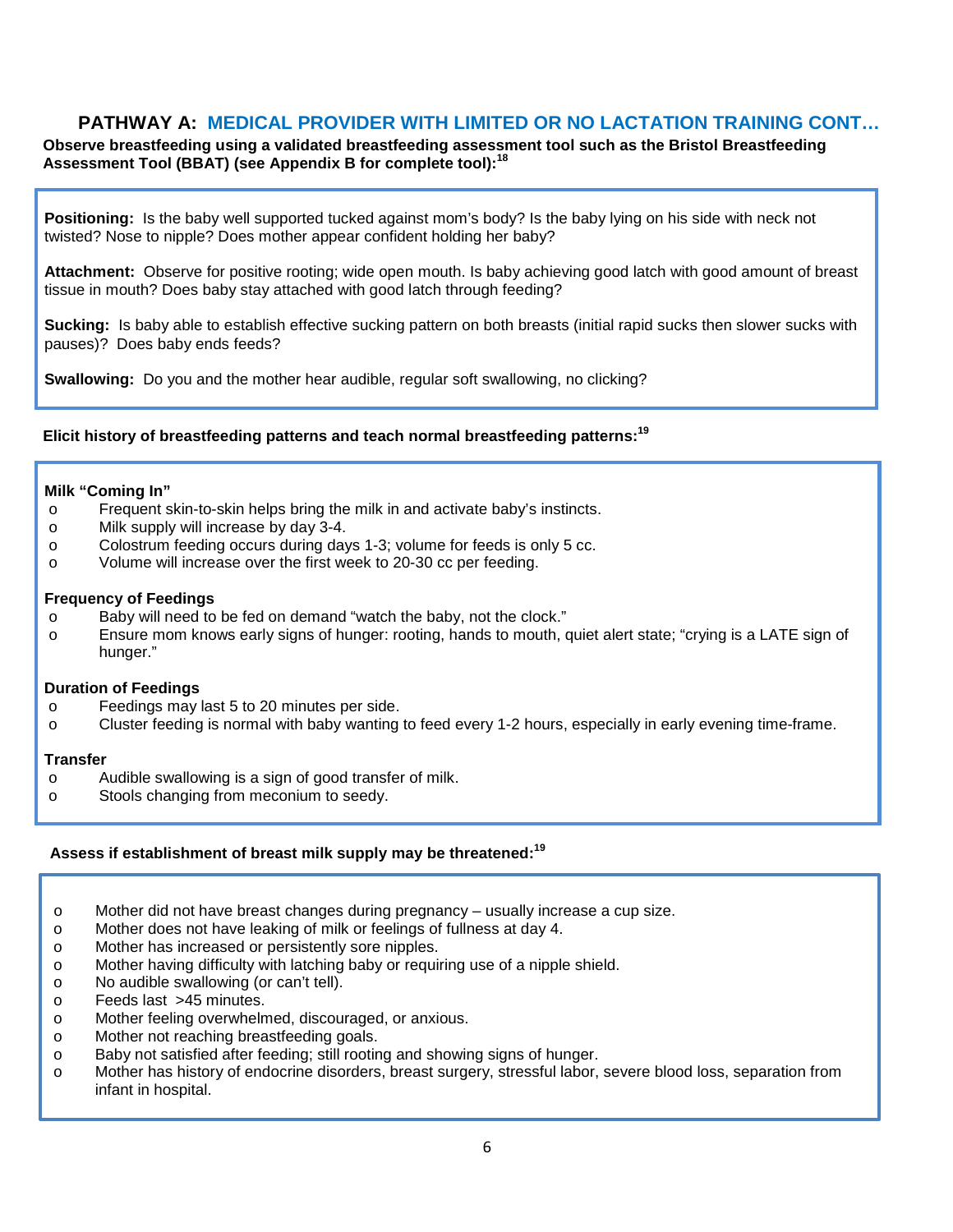#### **PATHWAY B. THE MEDICAL PROVIDER PAIRED WITH AN INTERNATIONAL BOARD CERTIFIED LACTATION CONSULTANT (IBCLC)**

**Paired Visit:** An ancillary staff member, such as a registered nurse (RN) or a licensed practical nurse (LPN), who has completed the IBCLC certification can be "paired" with a Medical Provider [\(http://iblce.org/certify/pathways/\)](http://iblce.org/certify/pathways/).

#### *Initial Newborn Visit:*

- Appointment within 48-72 hours following hospital discharge or sooner if concerns.
- $\triangleright$  Scheduled with medical provider AND an IBCLC staff member (RN or LPN).
- $\triangleright$  One-hour focused time with IBCLC followed by medical provider evaluation.

#### *Follow up Lactation Visits:*

- $\triangleright$  Scheduled with medical provider AND an IBCLC staff member (RN or LPN).
- $\triangleright$  One-hour focused time with IBCLC followed by medical provider evaluation.

### *Medical Provider Paired with IBCLC Initial Newborn & Follow-up Visits*

#### **RN or LPN – IBCLC ROLE**

- Gather breastfeeding history, family history and social history
- ❖ Perform breastfeeding assessment
- Provide direct lactation support
- Develop plan of care
- $\div$  Establish follow up plan
- ❖ Presents case to Medical provider
- ❖ 1 hour visit

#### **MEDICAL PROVIDER ROLE**

- ❖ Verify history
- $\div$  Interact with IBCLC for breastfeeding assessment and plan
- ❖ Perform physical exam
- Address any medical issues
- ❖ Provide anticipatory quidance
- ❖ Review and re-iterate follow-up plan established by IBCLC with parents
	- o 30 minute visit (initial visit)
	- o 15 minute visit (follow up)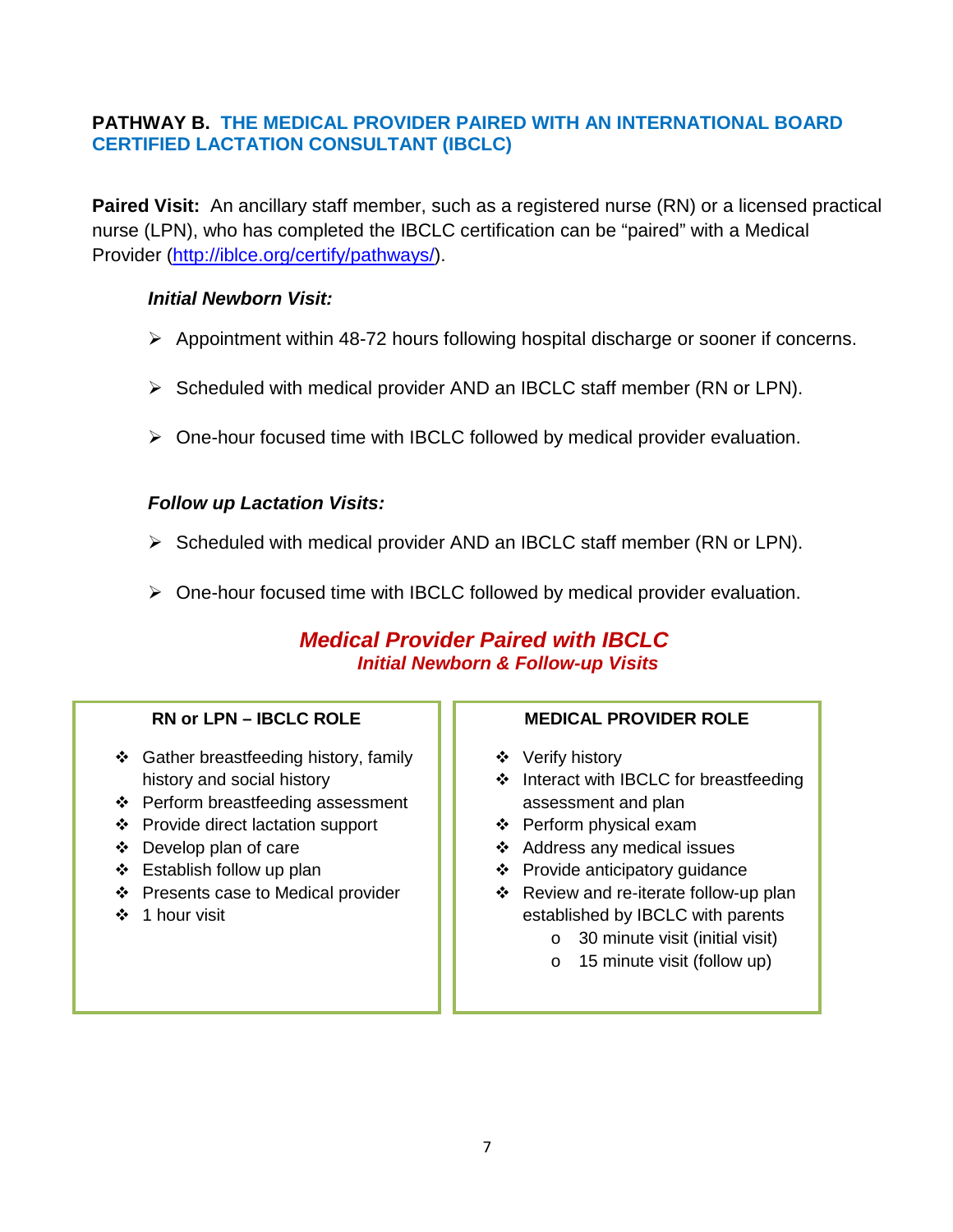#### **PATHWAY B. MEDICAL PROVIDER PAIRED WITH AN INTERNATIONAL BOARD CERTIFIED LACTATION CONSULTANT (IBCLC) CONT…**

#### **STAFF TRAINING**

#### **Staff Member (RN or LPN) pathway to IBCLC**

 90 Hours of lactation education (online self-paced programs) and written exam (offered annually). Supervised clinical experience with breastfeeding mothers. <http://iblce.org/certify/pathways/>

#### OR

 $\triangleright$  Find a Lactation Consultant in your Area: contract with local IBCLC coordinated with pediatrician office visits to be billed as a paired visit.

#### **Front Office Staff**

- Schedule Paired Visits *"All of our newborns are seen by our lactation consultant as part of their first visit. Please try to bring your baby hungry, so a feeding can be done in the office."*
- $\triangleright$  Initial newborn appointment schedule
	- o One hour with an RN-IBCLC and 30 minutes with medical provider.
- $\triangleright$  Follow up lactation office visits schedule
	- o One hour with an RN-IBCLC and 15 minutes with medical provider.
	- $\checkmark$  Initial AAP First Newborn Visit and follow up visits Medical Provider is paired with IBCLC
	- $\checkmark$  Appointment within 48-72 hours following hospital discharge
	- $\checkmark$  Scheduled with medical provider AND lactation consultant
	- $\checkmark$  One-hour focused time with IBCLC followed by medical provider evaluation
	- $\checkmark$  Billed to insurance as an office visit See Appendix B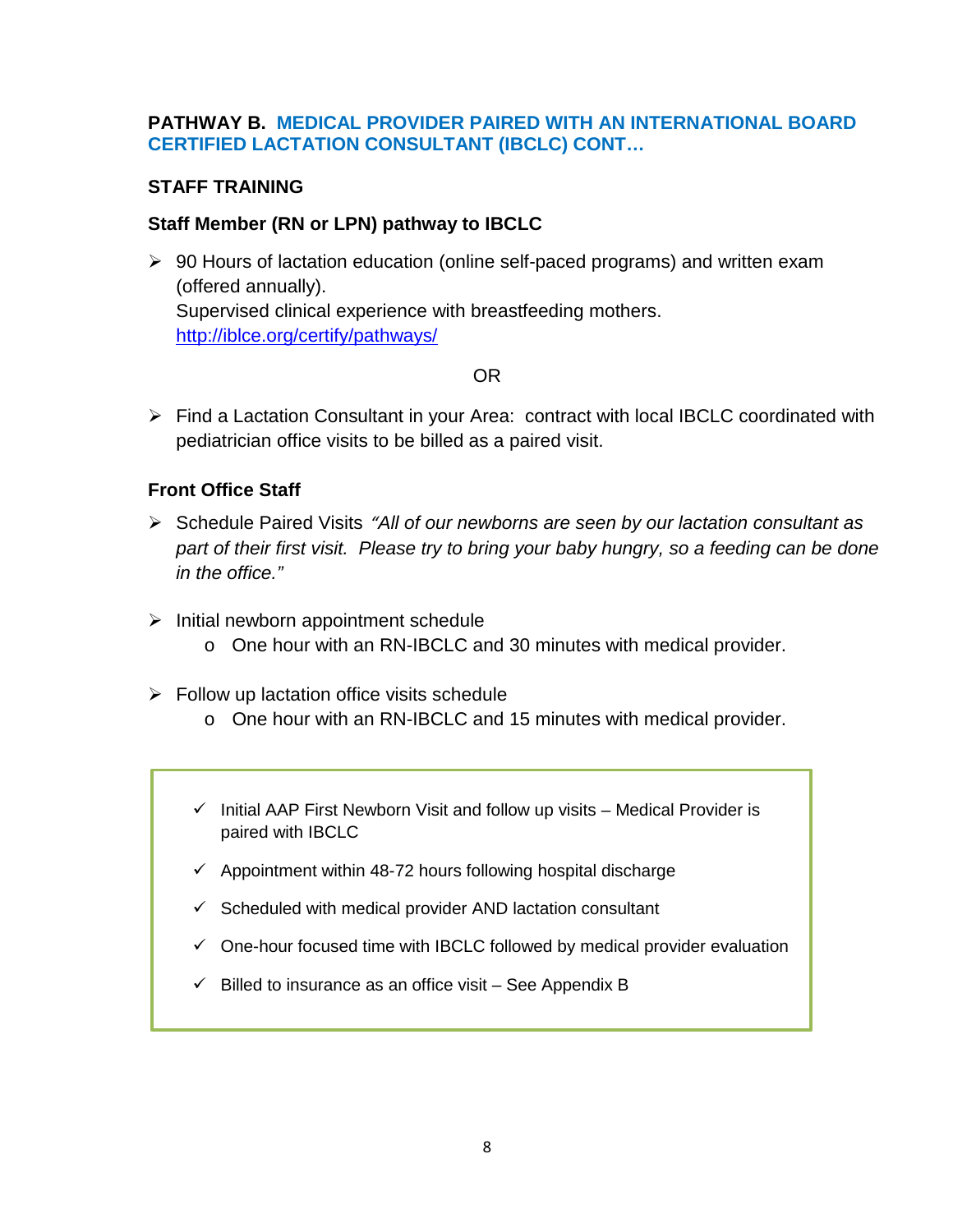### **PAIRED VISIT – SAMPLE SCHEDULE**

|               | <b>IBCLC Staff Member Schedule</b> |               | <b>Medical Provider Schedule</b> |
|---------------|------------------------------------|---------------|----------------------------------|
|               |                                    | 8:00-9:00     | Sick visit                       |
|               |                                    | $9:00 - 9:15$ | Sick visit                       |
|               |                                    | $9:15-9:30$   | Sick visit                       |
| $8:00 - 9:00$ | Initial newborn visit              | $9:00 - 9:30$ | Initial newborn visit            |
|               |                                    | 9:30-10:00    | 9 year well check                |
| 9:00-10:00    | Follow up lactation visit          | 10:00-10:15   | Follow up lactation visit        |
|               |                                    | 10:15-10:30   | Sick visit                       |
|               |                                    | 10:30-11:00   | 5 year well check                |
| 10:00-11:00   | Initial newborn visit              | 11:00-11:30   | Initial newborn visit            |
|               |                                    | 11:30-12:00   | 15 year well check               |
| 11:00-12:00   | Follow up lactation visit          | 12:00-12:15   | Follow up lactation visit        |
|               |                                    | $1:30-1:45$   | Sick visit                       |
|               |                                    | $1:45-2:00$   | Sick visit                       |
| $1:00 - 2:00$ | Initial newborn visit              | $2:00 - 2:30$ | Initial newborn visit            |
|               |                                    | $2:30-3:00$   | 2 year well check                |
| 2:00-3:00     | Follow up lactation visit          | $3:00 - 3:15$ | Follow up lactation visit        |
|               |                                    | $3:15 - 3:30$ | Sick visit                       |
|               |                                    | $3:30-3:45$   | Sick visit                       |
|               |                                    | $3:45 - 4:00$ | Sick visit                       |
| $3:00 - 4:00$ | Initial newborn visit              | 4:00-4:30     | Initial newborn visit            |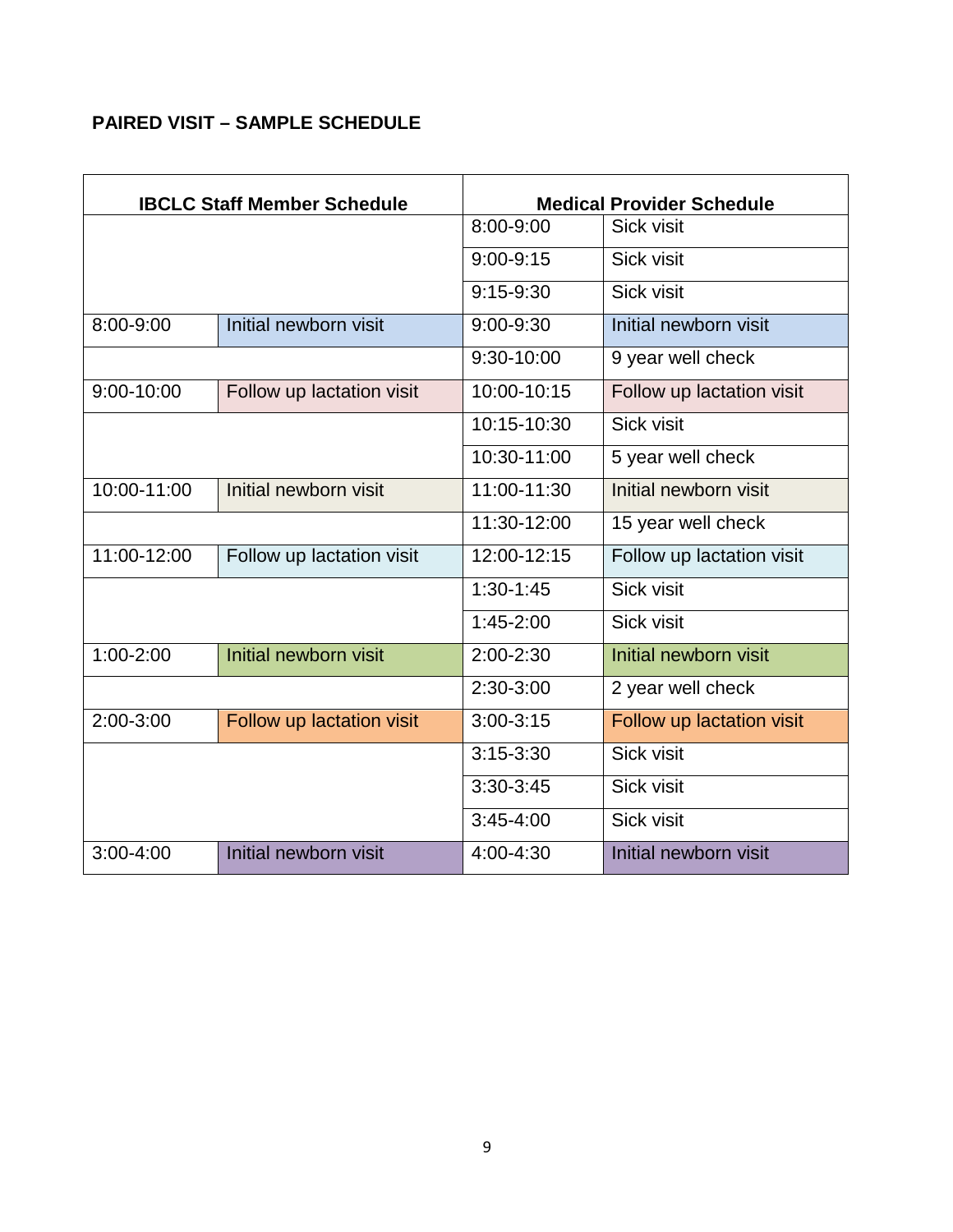#### **PATHWAY C. THE MEDICAL PROVIDER WHO IS AN IBCLC, OR WOULD LIKE TO BE AN IBCLC**

**Complete International Board Certified Lactation Consultant Certification training:** This certification process can be completed by medical providers. Details can be found at the International Board of Lactation Consultant Examiners website<http://iblce.org/>

**Learn how to bill to insurance:** Refer to Appendix B, Billing for Primary Care-Based Breastfeeding Support.

#### **AAP Standard of Care Initial Newborn Visit:**

- $\triangleright$  Appointment within 24-48 hours following hospital discharge.
- $\triangleright$  Train your administrative staff to instruct parents to "bring their baby hungry" no feeding within 2 hours of office visit for their first newborn office visit.
- $\triangleright$  Schedule the first newborn visit with the Medical Provider who is also an IBCLC.
- $\triangleright$  Billed to insurance using time-based coding up to a Level 99215 office visit if one hour of time was needed.

## *"Wearing Two Hats" The Medical Provider as the IBCLC*

#### **IBCLC ROLE**

- Gather maternal *breastfeeding*  history (medical, family and social)
- ❖ Perform breastfeeding assessment
- ❖ Pre and Post feeding weights
- Provide direct lactation support
- Develop plan of care
- $\div$  Establish follow up plans
- $\div$  Up to a 1 hour time prearranged

#### **MEDICAL PROVIDER ROLE**

- $\div$  Assess hydration, weight, jaundice
- ❖ Perform physical exam
- ❖ Address medical issues
- Provide anticipatory guidance and follow up plans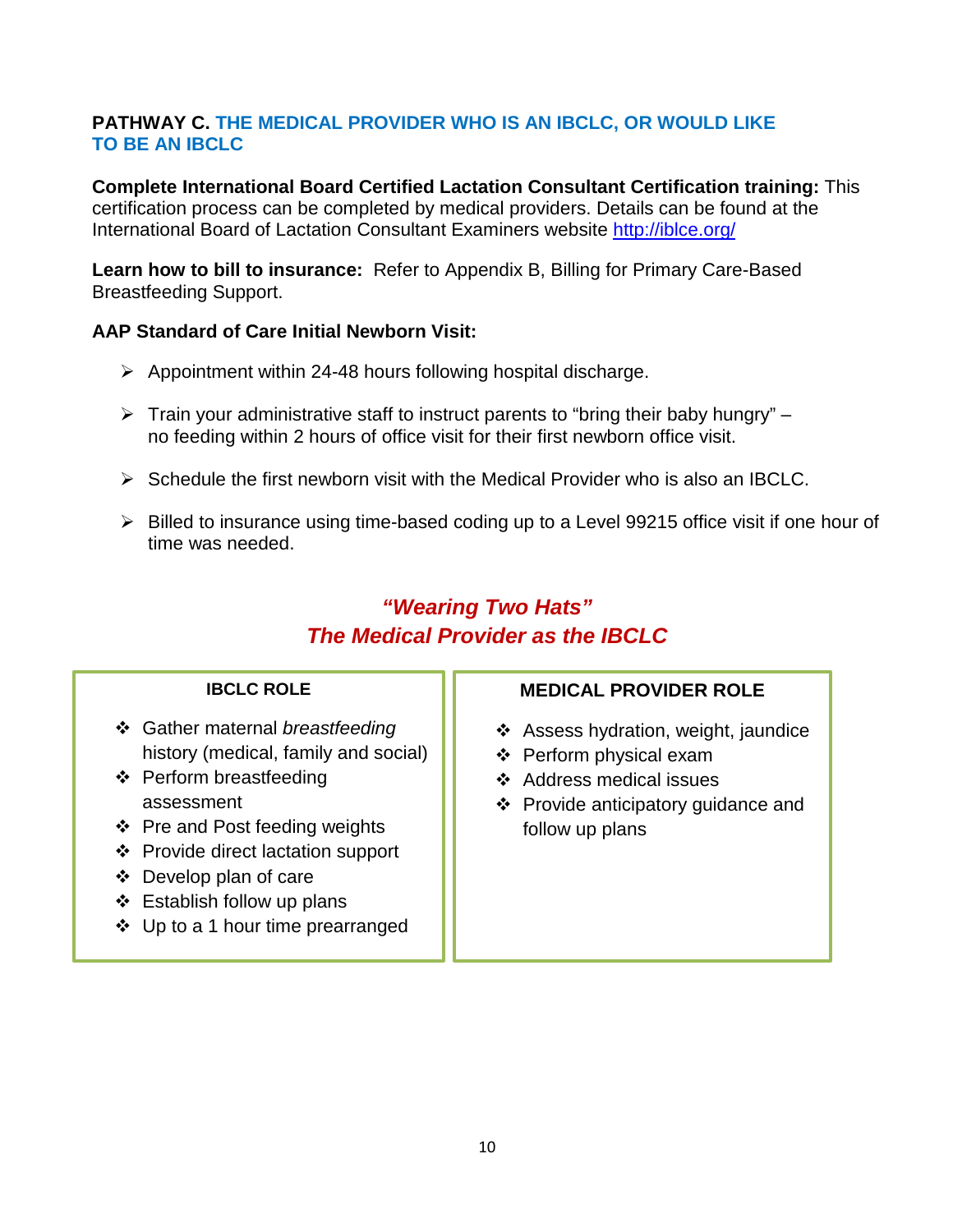## **APPENDIX A: ABM BREASTFEEDING FRIENDLY OFFICE STEP-BY-STEP14**

### ABM Breastfeeding Friendly Office Step-by-Step

- **1. Establish a Written Breastfeeding Office Policy and Inform All New Staff of the Policy**: Form a Lactation Team; include at least one staff member who has completed the requirements to become an International Board Certified Lactation Consultant (IBCLC) to lead the team in the development of an office breastfeeding policy manual. Include a statement of support for breastfeeding families, a work-site breastfeeding policy for employees, guidelines for scheduling breastfeeding visits, the Academy of Breastfeeding Medicine Protocols, and the AAP Primary Care Pediatrician's Guide to Getting Paid.
- **2. Encourage Exclusive Breastfeeding:** Advise all staff to support and encourage mothers to feed only breast milk and avoid supplementing, unless medically necessary. Ask all health care providers to complete a short training program approved by the AAP Center for Breastfeeding to establish basic breastfeeding knowledge.
- **3. Provide Culturally Competent Care:** If possible, have interpreters for prevalent languages available within the office setting. Support cultural norms with regard to feeding practices unless considered unsafe.
- *4.* **Offer a Prenatal Visit:** Offer a prenatal breastfeeding class. This class should be delivered by an IBCLC Lactation Team Member.
- *5.* **Collaborate with Local Hospitals and the Community:** Notify the local hospitals, midwives, and obstetricians of your breastfeeding support services. Offer a monthly "meet and greet" and invite community families to meet the health care providers and learn about the breastfeeding services. Identify and connect with local breastfeeding support groups.
- **6. Schedule Follow up Visits within 48-72 hours:** Schedule all newborns for their initial newborn visit and include one hour of time with an IBCLC as part of this visit. Encourage mothers to return for ongoing lactation support as needed.
- **7. Encourage Open Breastfeeding:** Encourage breastfeeding in the waiting room and provide a space for mothers who prefer privacy. Display breastfeeding supplies. Participate in "World Breastfeeding Week" as a venue for promotional activities.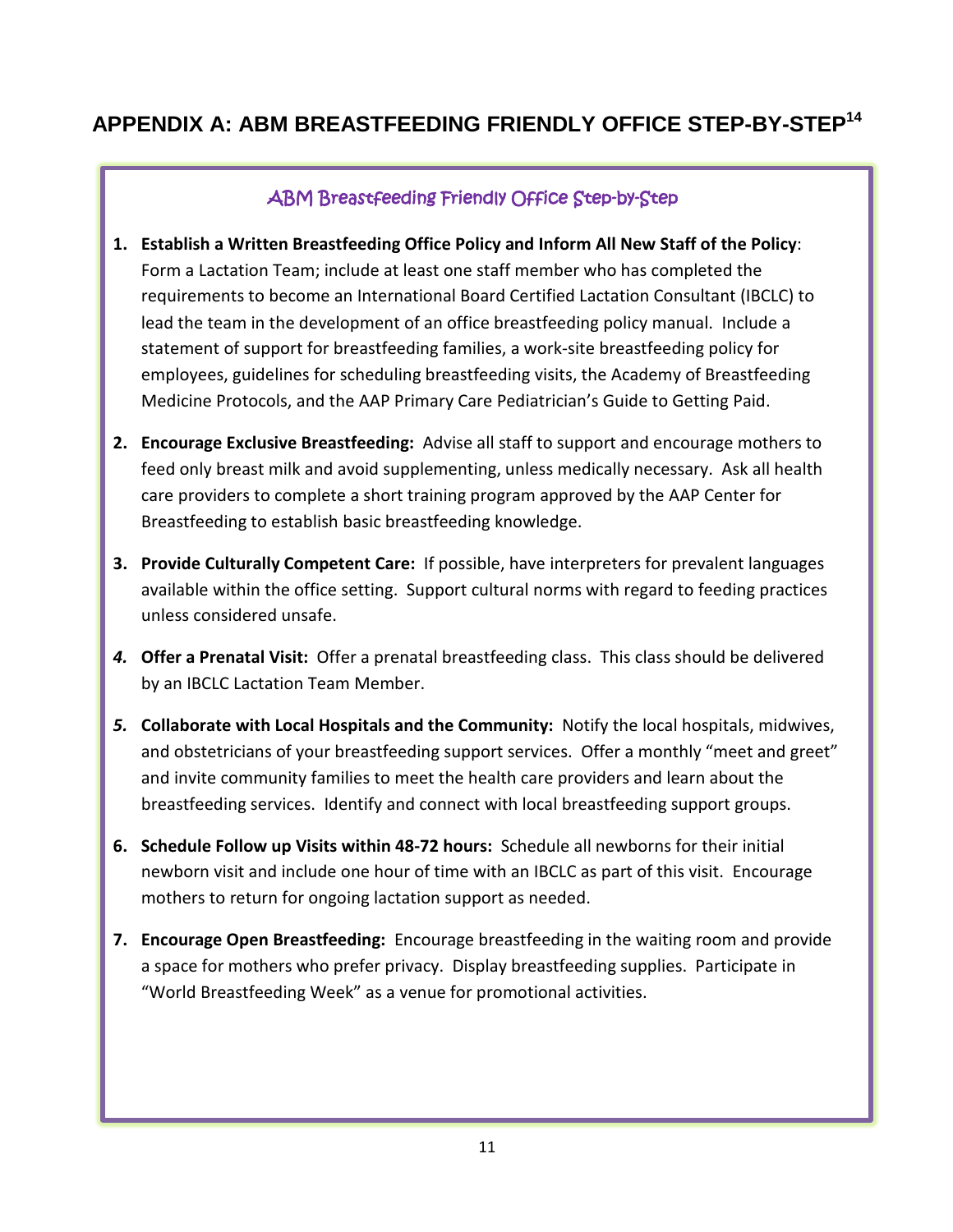### ABM Breastfeeding Friendly Office Step-by-Step

- **8. Provide Telephone Support:** Provide a "warm-line" for mothers who wish to leave a message for telephone support with the promise to return their call within 24 hours. These phone calls should be returned by the IBCLC.
- **9. Commend Breastfeeding:** Train staff to give attention and encouragement to mothers for continued breastfeeding.
- **10. Recommend Breastfeeding to Six Months and up to One Year:** Follow the ABM guideline for breastfeeding up to one year with introduction of complementary foods at six months of age.
- **11. Work Site Lactation Policy:** Provide space within your office that offers privacy and a location for milk storage for all breastfeeding employees. Include a work site policy in the Breastfeeding Policy Manual.
- **12. Community Resources:** Provide a weekly, drop-in new moms support group within your office setting and/or identify information on local resources such as breastfeeding support groups.
- **13. Insurance and Billing:** Utilize the AAP Breastfeeding and Lactation CPT and ICD-10 billing codes. Submit breastfeeding visits to insurance for reimbursement using the guidelines for "Joint visit physician and allied health professional."
- **14. Workplace Support:** Provide a handout as a resource for mothers to give to their employer, which includes information on benefits to supporting breastfeeding. Provide guidance when mothers are going back to work on pumping and storage of milk.
- **15. Staff Training:** Train all staff specific to their roles. Administrative staff; how to schedule visits (as an example schedulers could say "All of our newborns are also seen by our lactation consultant as part of their first visit, please try to bring your baby hungry so a feeding can be done in the office"). Health care providers; how to work with the IBCLC allied health professional, how to submit to insurance, and require completion of a breastfeeding training program. As an example, the Wellstart International's Lactation Education Program (LME) can be accessed at [www.wellstart.org.](http://www.wellstart.org/)
- **16. Mentoring Future Health Care Providers:** Act as preceptors to residents, physician assistants, and nurse practitioners.
- **17. Data Tracking:** If possible keep track of your breastfeeding rates to help keep you apprised of how you are doing.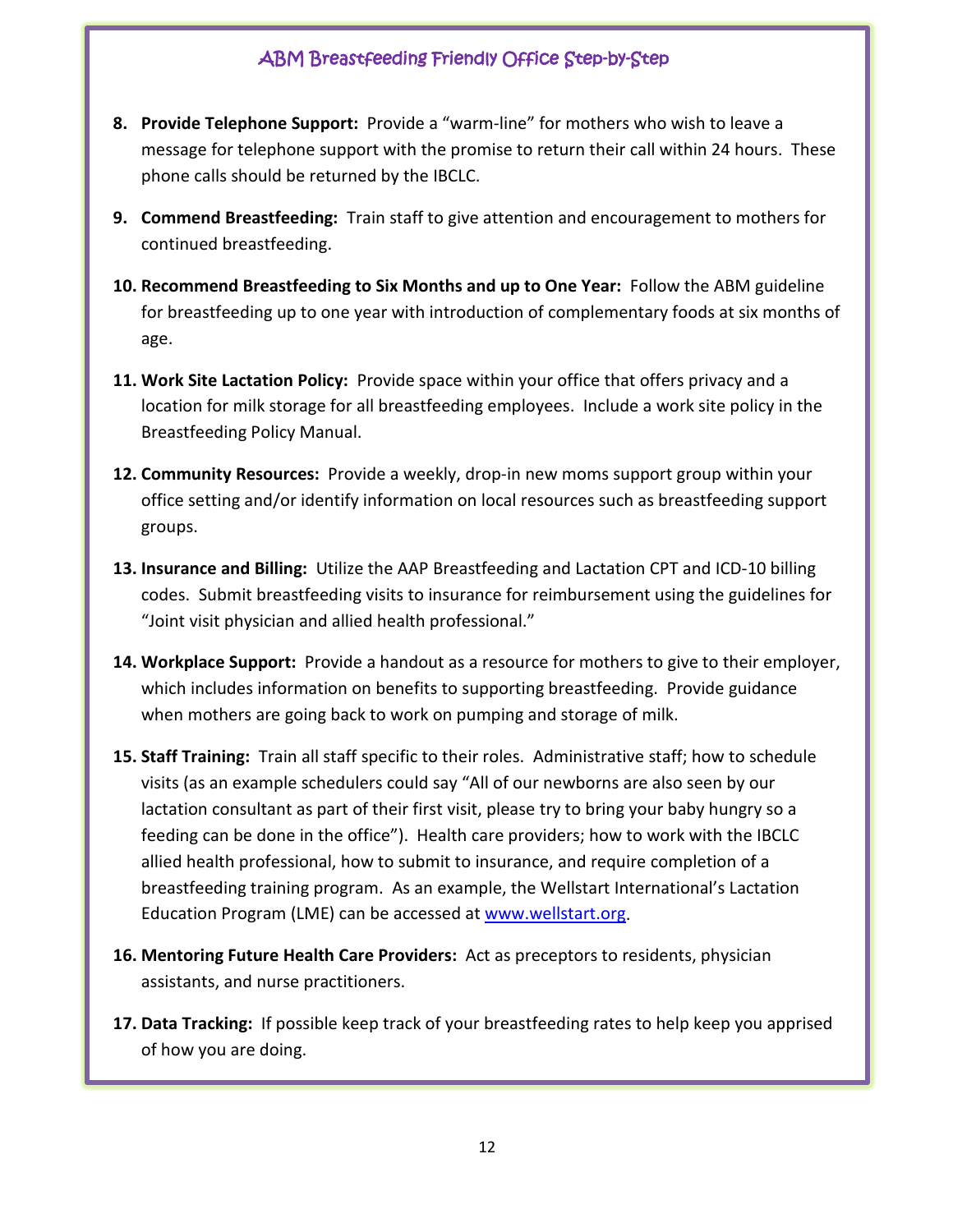## **APPENDIX B: BILLING FOR PRIMARY CARE-BASED BREASTFEEDING SUPPORT**

Summarized from: *American Academy of Pediatrics. Supporting breastfeeding and lactation: The primary care pediatrician's guide to getting paid.* 17 <http://www2.aap.org/breastfeeding/files/pdf/coding.pdf>

#### **Newborn Visit**

*New Patient:* Code as a Health Maintenance plus add 99203 with Mod 25 including AAP recommended ICD-10 breastfeeding-related codes.

*Established Patient* **(seen in hospital by rounding provider):** Code as a Health Maintenance plus add 99212-5 with Mod 25 including AAP recommended ICD-10 breastfeeding-related codes.

\*Code based on the amount of time the medical provider provided *face-to-face* direct lactation services or by complexity for a paired visit.

#### **Both Initial and Follow Up Visit Example Codes**

| ICD-10-CM Codes for Baby Care            |                   |
|------------------------------------------|-------------------|
| Feeding problems/slow feeding            | P92.1             |
| Feeding problem, infant (> 28 days)      | R63.3             |
| Neonatal jaundice, unspecified           | P59.8             |
| Weight loss                              | R63.4             |
| Underweight                              | R63.6             |
| Slow weight gain, FTT, infant (>28 days) | R62.51            |
| Excessive crying, infant                 | R68.11            |
| Infantile colic or intestinal distress   | R10.83            |
| Abnormal stools                          | R <sub>19.5</sub> |
| Ankyloglossia                            | Q38.1             |
| High arched palate                       | Q38.5             |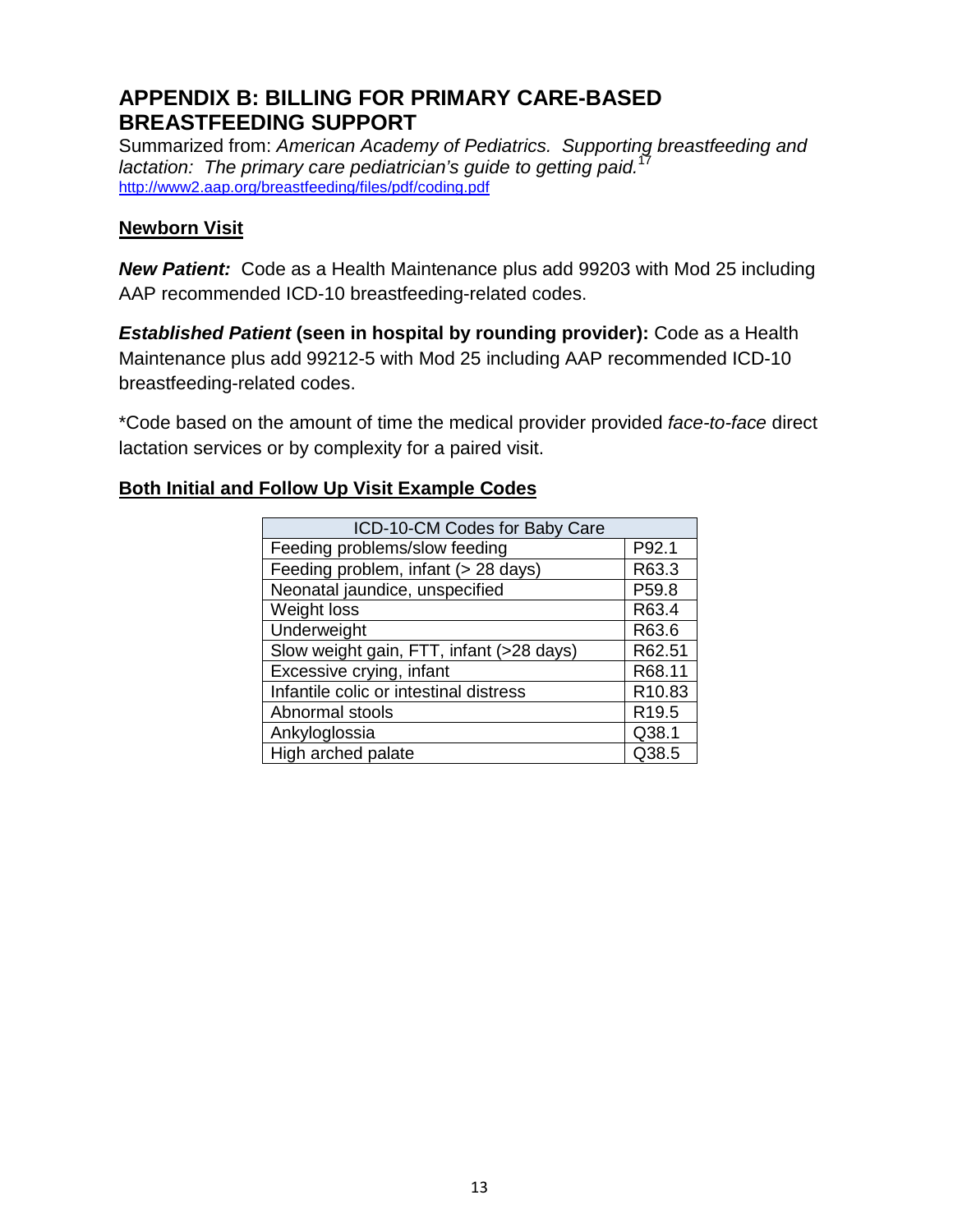## **APPENDIX C: BRISTOL BREASTFEEDING ASSESSMENT TOOL18**

|                                                                                                                                                                                                       | $\mathbf 0$                                                                                                        | 1                                                                                                                  | $\overline{2}$                                                     | Score |
|-------------------------------------------------------------------------------------------------------------------------------------------------------------------------------------------------------|--------------------------------------------------------------------------------------------------------------------|--------------------------------------------------------------------------------------------------------------------|--------------------------------------------------------------------|-------|
| <b>Positioning</b><br>Is your baby well supported<br>tucked against your body; lying<br>on their side with neck not<br>twisted; nose to nipple; do you<br>feel confident holding your baby            | No or few<br>elements<br>achieved<br>Needs advice<br>regarding<br>positioning                                      | Achieving<br>some elements<br><b>Would like</b><br>some advice<br>on positioning                                   | Achieving all<br>elements<br>No advice<br>needed                   |       |
| <b>Attachment</b><br>Positive Rooting;<br>Wide Open Mouth;<br>Baby achieving good latch with<br>good amount of breast tissue in<br>mouth;<br>Baby staying attached with<br>good latch through feeding | Baby unable to<br>latch onto<br>breast or<br>achieves poor<br>latch<br>Needs to be<br>talked through<br>attachment | Achieving<br>some elements<br>Would like<br>some advice<br>on attachment                                           | Achieving all<br>elements<br>No advice<br>needed                   |       |
| <b>Sucking</b><br>Able to establish effective<br>sucking pattern on both breasts<br>(initial rapid sucks then slower<br>sucks with pauses)<br>Baby ends feeds                                         | No effective<br>sucking;<br>No sucking<br>pattern<br>Needs to be<br>talked through<br>sucking<br>patterns          | Some effective<br>sucking; no<br>satisfactory<br>pattern; on and<br>off breast<br><b>Would like</b><br>some advice | Effective<br>sucking<br>pattern<br>achieved<br>No advice<br>needed |       |
| <b>Swallowing</b><br>Audible, regular soft<br>swallowing, no clicking                                                                                                                                 | No swallowing<br>heard and/or<br>there are<br>clicking noises                                                      | Occasional<br>swallowing<br>heard; some<br>swallows are<br>noisy or<br>clicking                                    | Regular,<br>audible, quiet<br>swallowing<br>No advice<br>needed    |       |

The BBAT is a breastfeeding assessment tool that provides evaluation and helps target breastfeeding advice to mothers. This tool can be given to mother to fill out at the beginning of the initial newborn office visit.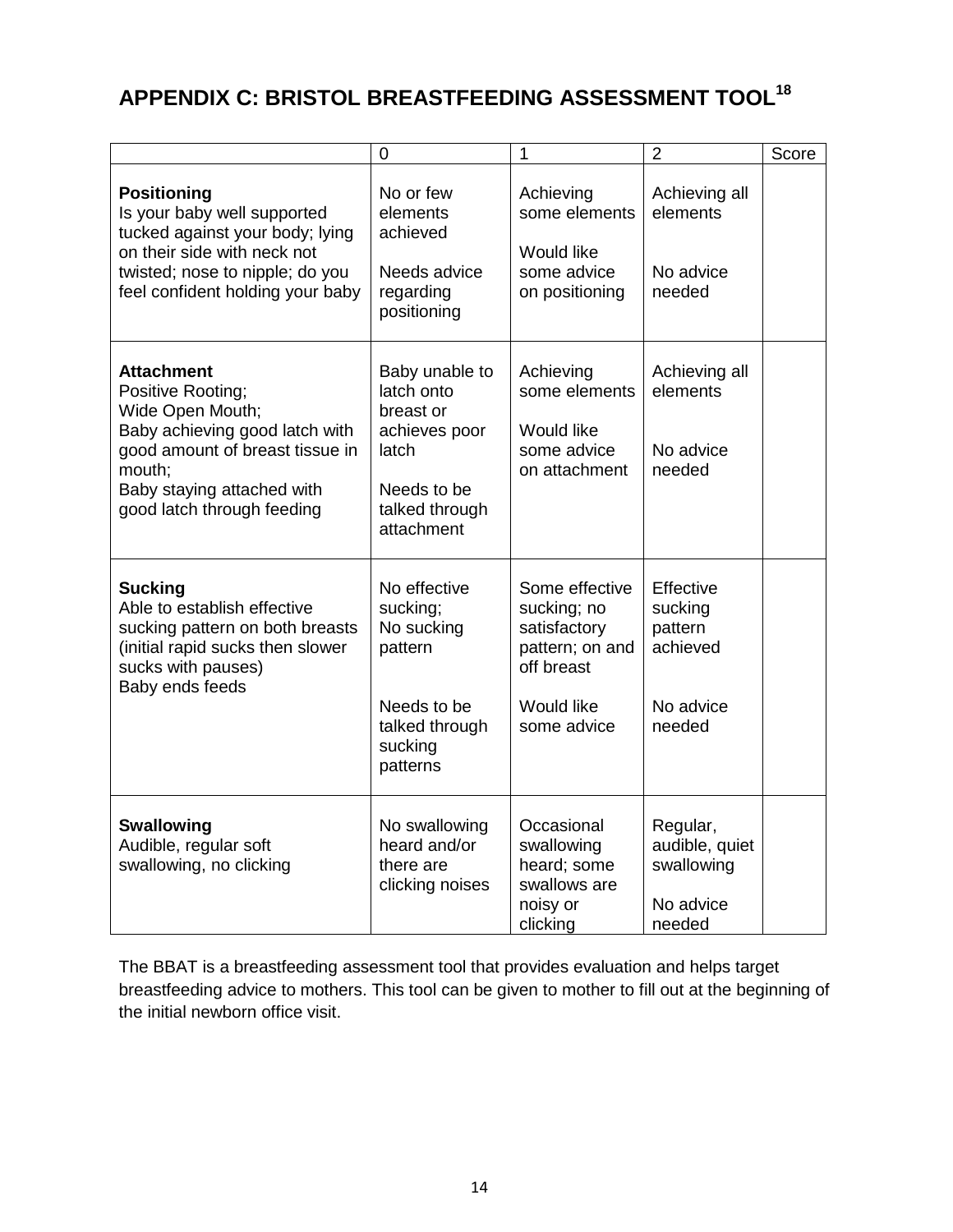## **APPENDIX D: LOUDOUN BREASTFEEDING COALITION RESOURCE LIST rev. 7/16**

(note: The Loudoun Breastfeeding Coalition is a network of breastfeeding professionals in Loudoun County. Its members are not affiliated with, nor endorsed by, the Loudoun County Health Department)

| <b>INOVA Loudoun Lactation Center and</b>         | <b>Reston Town Center Pediatrics</b>                   |
|---------------------------------------------------|--------------------------------------------------------|
| <b>Boutique</b>                                   | 1850 Town Center Drive                                 |
| 44055 Riverside Parkway, Suite 109                | Reston, VA 20191                                       |
| Leesburg, VA 20176                                |                                                        |
|                                                   | Contact: Mary Bright, IBCLC                            |
| Nurse Manager: Tracy Cross, RN, IBCLC, RLC        | (703) 435-3636                                         |
| Email: Tracy.Cross@inova.org                      | www.RTCpeds.com                                        |
| (703) 858-8060                                    |                                                        |
|                                                   | <b>Loudoun County Health Department</b>                |
| Jennifer Straub, RN, IBCLC, RLC                   | Janine Rethy, MD, MPH, IBCLC                           |
| Email: Jennifer.Straub@inova.org                  | Physician Advisor, Obesity and Chronic Disease         |
| (703) 858-8072                                    | Prevention                                             |
|                                                   | Loudoun County Health Department                       |
| Services: In-Patient and out-patient lactation    | 102 Heritage Way, NE                                   |
| appointments with IBCLCs*; weekly drop-in         | MS 68-A                                                |
| support group                                     | Leesburg, VA 20176                                     |
|                                                   | Janine.Rethy@loudoun.gov                               |
| <b>INOVA Speech, Physical and Occupational</b>    | (703) 777-0234                                         |
| <b>Health Services</b>                            |                                                        |
|                                                   |                                                        |
| Inova Loudoun Hospital                            | <b>Loudoun Pediatric Associates</b>                    |
| 44035 Riverside Parkway, Suite 500                | 19500 Sandridge Way, Suite 110, Leesburg, VA 20176     |
| Leesburg, VA 20176                                | (703) 723-7337                                         |
| (703) 858-6667                                    | 205 East Hirst Road, Suite 302, Purcellville, VA 20132 |
|                                                   | (540) 338-7065                                         |
| Contact: Deb Kotin, MS, CCC, BCS-S                | 15 First Street, Berryville, VA 22611                  |
|                                                   | (540) 955-8140                                         |
| Services: Evaluation and treatment of mother-     |                                                        |
| infant pairs experiencing feeding difficulty,     | Lactation Services Contact: Dawn Giglio, RN, IBCLC     |
| torticollis, sensory impairment                   |                                                        |
|                                                   | Services: Lactation appointments with IBCLC            |
| La Leche League                                   | <b>Back to Work Class</b>                              |
| Local Leader Contacts: Jessica Sypolt and Maureen | Outside patients welcomed for "lactation-only"         |
| Lopina                                            | appointments                                           |
|                                                   | Lactation services are directly billed to insurance    |
| Services: Weekly meetings & coffee groups,        |                                                        |
| telephone support                                 | www.loudounpeds.com/services/breast-feeding-           |
| www.lllvawv.org                                   | services/<br>Facebook Page: Lactation Services of LPA  |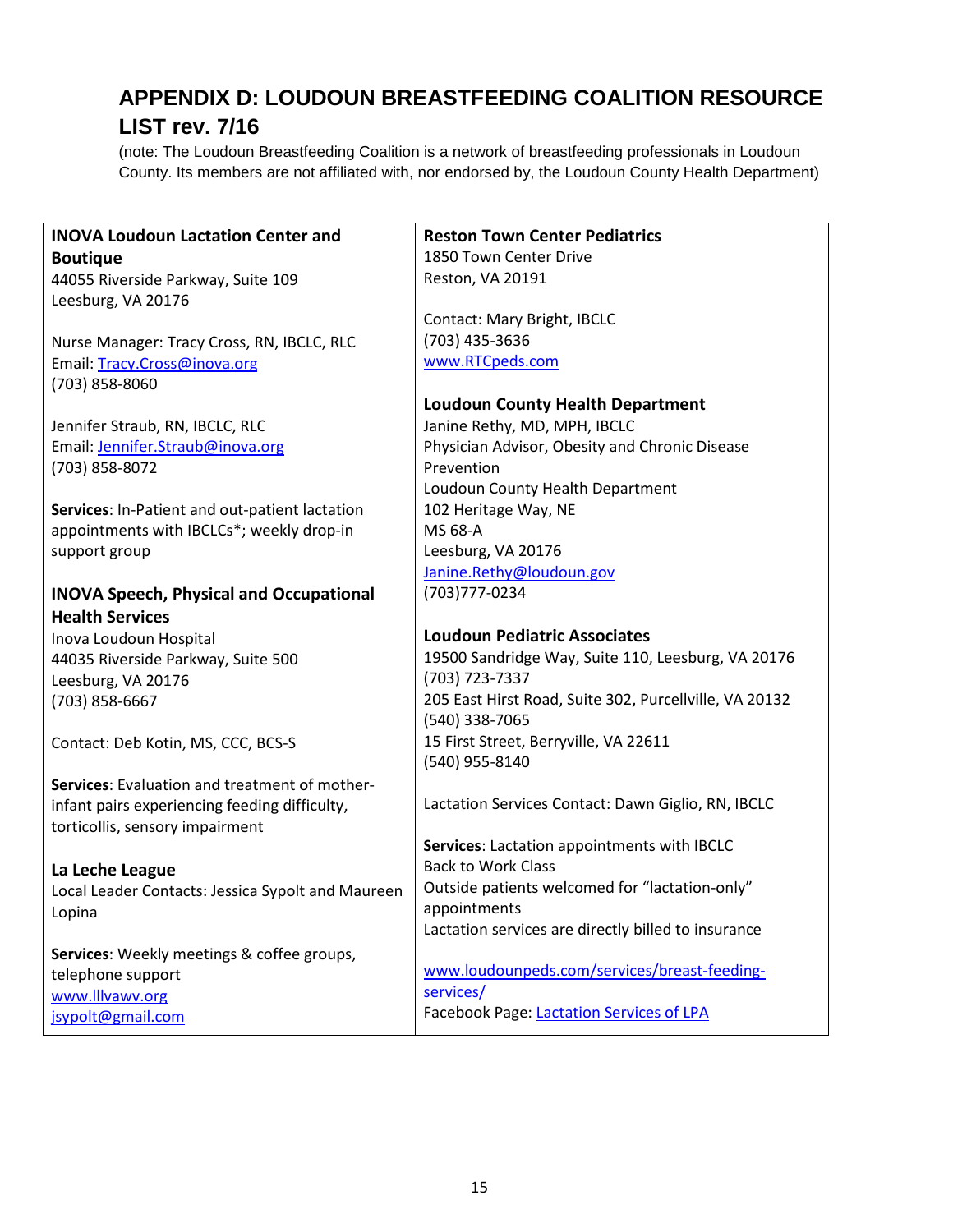#### **Reston Hospital Center for Breastfeeding** 1850 Town Center Parkway Reston, VA 20190

Contact: Kathy Donovan, IBCLC [restonhospital.com/service/lactation-services](http://restonhospital.com/service/lactation-services) (703) 689-9085

#### **Ankyloglossia (Treatment of Tongue Tie)**

Ashburn Children's Dentistry Dr. Lynda Dean-Duru www.kidzsmile.com (703)732-8440

Fauquier ENT Consultants Christopher Change, MD [www.fauquierent.net/](http://www.fauquierent.net/) (540)347-0505

Smile Wonders Dr. Rishita Jaju, DDS [www.smilewonders.com](http://www.smilewonders.com/) (571)350-3663

NOVA Pediatric Dentistry and Orthodontics [www.novasmilestogether.com/](http://www.novasmilestogether.com/) (703)723-7005

#### **WIC Program Breastfeeding Peer Counselors**

Leesburg: Dina Barahona Email: [Dina.Barahona@loudoun.gov](mailto:Dina.Barahona@loudoun.gov) (571)246-5386

Ashburn: Nancy McMillen Email: [Nancy.McMillen@loudoun.gov](mailto:Nancy.McMillen@loudoun.gov) (571)246-8135

#### **Doula Services (Mother Support)**

Birth Doula – Celebrated Birth Mari Stutzman Smith [www.celebratedbirth.com](http://www.celebratedbirth.com/) [Mari@celebratedbirth.com](mailto:Mari@celebratedbirth.com) (703)408-0911

Post-Partum Doula Mothering the Mom [www.motheringthemom.com](http://www.motheringthemom.com/) Amber Allgaier [amber@motheringthemom.com](mailto:amber@motheringthemom.com) (703)868-9466

#### **Provider Education/Additional Resources**

Medication Safety: Infant Risk Hotline: [www.infantrisk.com/](http://www.infantrisk.com/) Lactmed: [toxnet.nlm.nih.gov/cgi-bin/sis/htmlgen?LACT](http://toxnet.nlm.nih.gov/cgi-bin/sis/htmlgen?LACT)

Academy of Breastfeeding Medicine (Breastfeeding protocols): [www.bfmed.org](http://www.bfmed.org/)

Virginia Breastfeeding Taskforce: [www.vabreastfeeding.org/](http://www.vabreastfeeding.org/)

Virginia Department of Health resources and CME: [www.bfconsortium.org](http://www.bfconsortium.org/)

Loudoun Breastfeeding Coalition: [www.facebook.com/LoudounBreastfeedingCoalition](http://www.facebook.com/LoudounBreastfeedingCoalition)

**Parent Resources** [www.kellymom.com](http://www.kellymom.com/)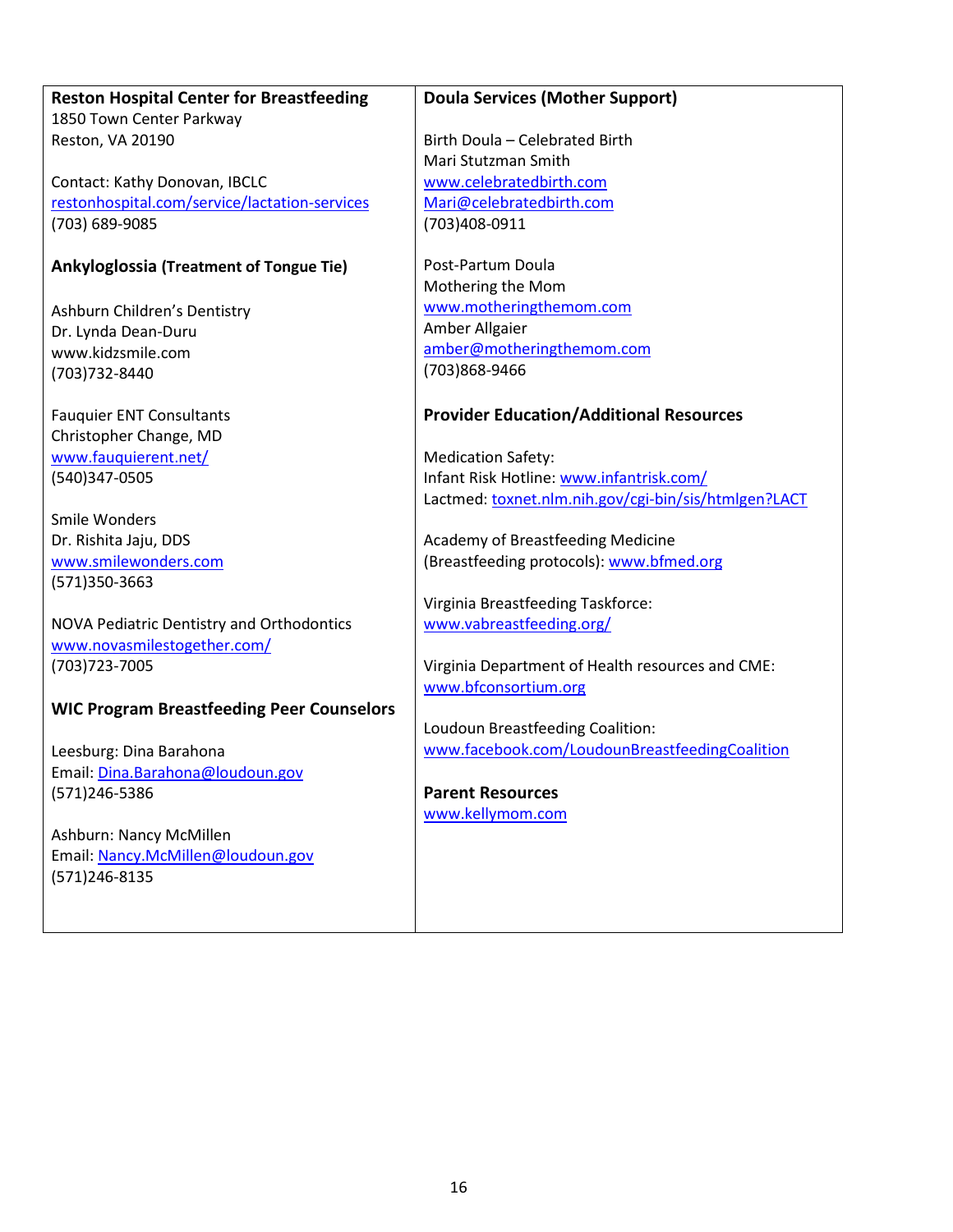## **APPENDIX E: REFERENCES**

- 1. Centers for Disease Control and Prevention. Breastfeeding Among U.S. Children Born 2000–2011, CDC National Immunization Survey. <http://www.cdc.gov/breastfeeding/pdf/2014breastfeedingreportcard.pdf>
- 2. Duijts, L, Jaddoe, VW, Hofman, A, Moll, HA. Prolonged and exclusive breastfeeding reduces the risk of infectious diseases in infancy. *Pediatrics*. 2010;126(1):18-26. doi:10:1542/peds.2008-3256.
- 3. Ip, S, Chung, M, Raman, G, et al; Tufts-New England Medical Center Evidencebased Practice Center. Breastfeeding and maternal and infant health outcomes in developed countries. *Evid Rep Technol*. 2007;153(153):1-186.
- 4. Hauck, FR, Thompson, JM, Tanabe, KO, Moon, RY, Vennemann, MM. Breastfeeding and reduced risk of sudden infant death syndrome: a meta-analysis. *Pediatrics*. 2011;128(1):1-8. doi:10.1542/peds.2010-3000.
- 5. Grummer-Strawn, LM, Mei, Z. Does breastfeeding protect against pediatric overweight? Analysis of longitudinal data from the Centers for Disease Control and Prevention Pediatric Nutrition Surveillance System. *Pediatrics*. 2004;113(2):81-86. doi:10.1542/peds.113.2.e81.
- 6. Strathearn, L, Mamun, AA, Najman, JM, O'Callaghan, MJ. Does breastfeeding protect against substantiated child abuse and neglect? A 15-year cohort study. *Pediatrics*. 2009;123(2):483-493.
- 7. Bartick, M, Reinhold, A. The burden of suboptimal breastfeeding in the United States: a pediatric cost analysis. 2010. *Pediatrics*. 2010;125(5):1048-1056. doi:10.1542/peds.2009-1616.
- 8. Stuebe, AM, Schwarz, EB. The risks and benefits of infant feeding practices for women and their children. *J Perinatol*. 2010;30(3):155-162. doi:10.1038/jp.2009.107.
- 9. Kramer, MS, Kakuma, R. Optimal duration of exclusive breastfeeding. Cochrane Database of Systematic Reviews 2002, Issue 1. Art. No: CD003517. doi:10.1002/146551858.CD003517.
- 10.Centers for Disease Control and Prevention: Division of Nutrition, Physical Activity, and Obesity, 2015. <http://www.cdc.gov/breastfeeding/promotion/healthcare.htm>